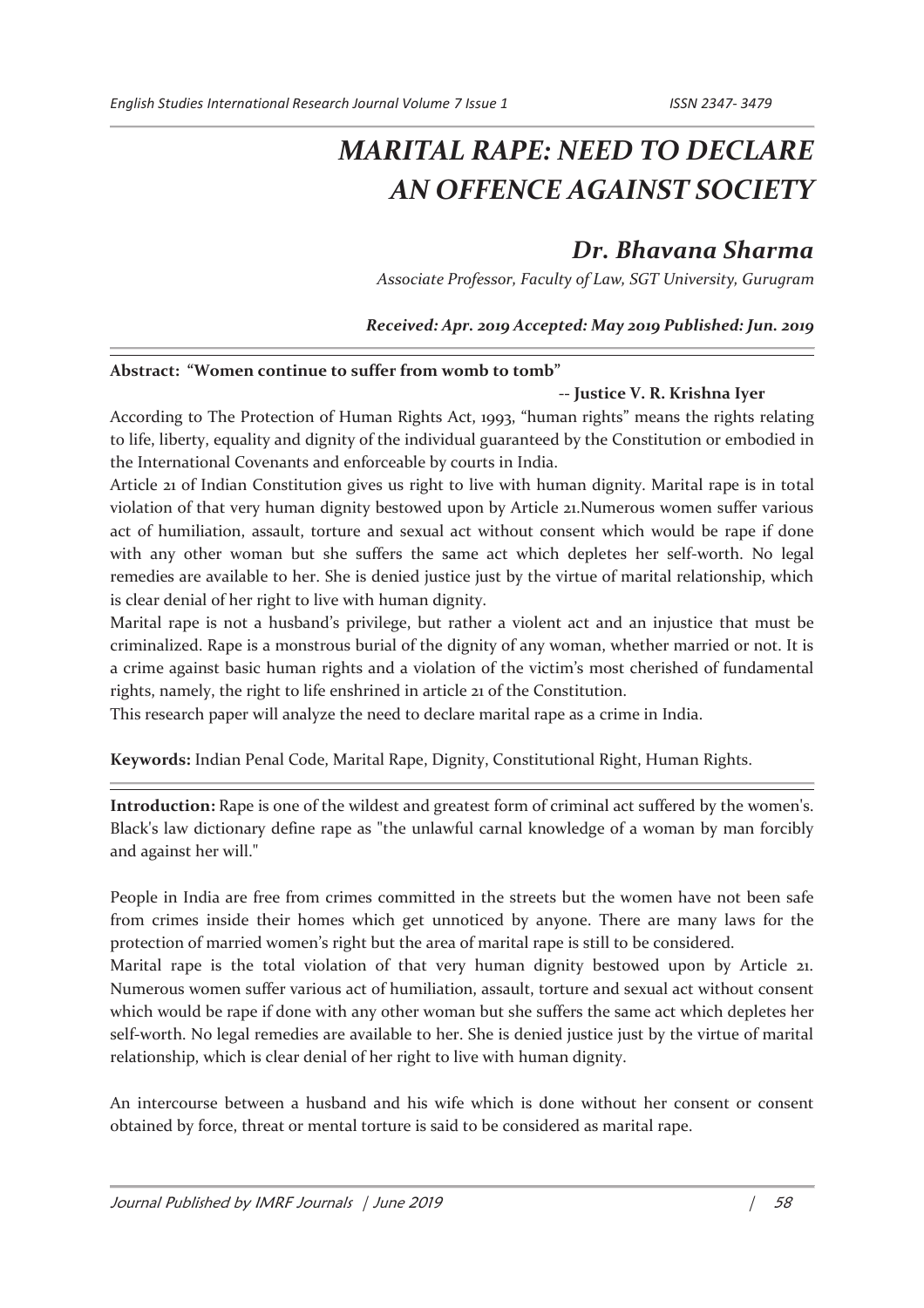World is changing and we are living in the era where we value the ability of a human being to make their choices regarding our body, our lives and the way we want to the world to be. These are the rights we all cherish as human beings. Constitution of India provides various fundamental right such as the one provided by Article 21 ie Right to life and liberty.

Criminalizing the marital rape was suggested by Justice Verma committee. Committee in its report<sup>1</sup> recommended that:

- i. The exception for marital rape be removed.
- ii. The law ought to specify that:
- a) A marital or other relationship between the perpetrator or victim is not a valid defence against the crimes of rape or sexual violation;
- b) The relationship between the accused and the complainant is not relevant to the inquiry into whether the complainant consented to the sexual activity;
- c) The fact that the accused and victim are married or in another intimate relationship may not be regarded as a mitigating factor justifying lower sentences for rape.

Though the definition of rape was amended but the government refused to make any changes for the purpose of marital rape.

Marital rape has been impeached in approximately 106 countries and is documented as a desecration of human rights. Among the 106 countries, 32 consider it as a special criminal offence, and the remaining 74 include it in the general rape provisions. Even though many countries around the world have taken such strong and progressive steps, India is one of the 36 countries where it is still not a criminal offence and is untouched by the lawmakers of our country.

#### **Marital Rape and International Perspective:**

ÿ According to Declaration on Elimination of violence against women, "violence against women" means any act of gender based violence that results in, or is likely to result in, physical, sexual or psychological harm or suffering to women, including threats of such acts, coercion or arbitrary deprivation of liberty, whether occurring in public or in private life.<sup>2</sup>

According to article 3 of Declaration on Elimination of violence against women, "Women are entitled to the equal enjoyment and protection of all human rights and fundamental freedoms in the political, economic, social, cultural, and civil or any other field. These rights include, inter alia:

• The right to life;

- The right to equality;
- The right to liberty and security of person;
- · The right to equal protection under the law;
- · The right not to be subjected to torture, or other cruel, inhuman or degrading treatment or punishment.

<sup>&</sup>lt;sup>1</sup>Report of the Committee on Amendments to Criminal Law, 23 January, 2013 <sup>2</sup> Article 1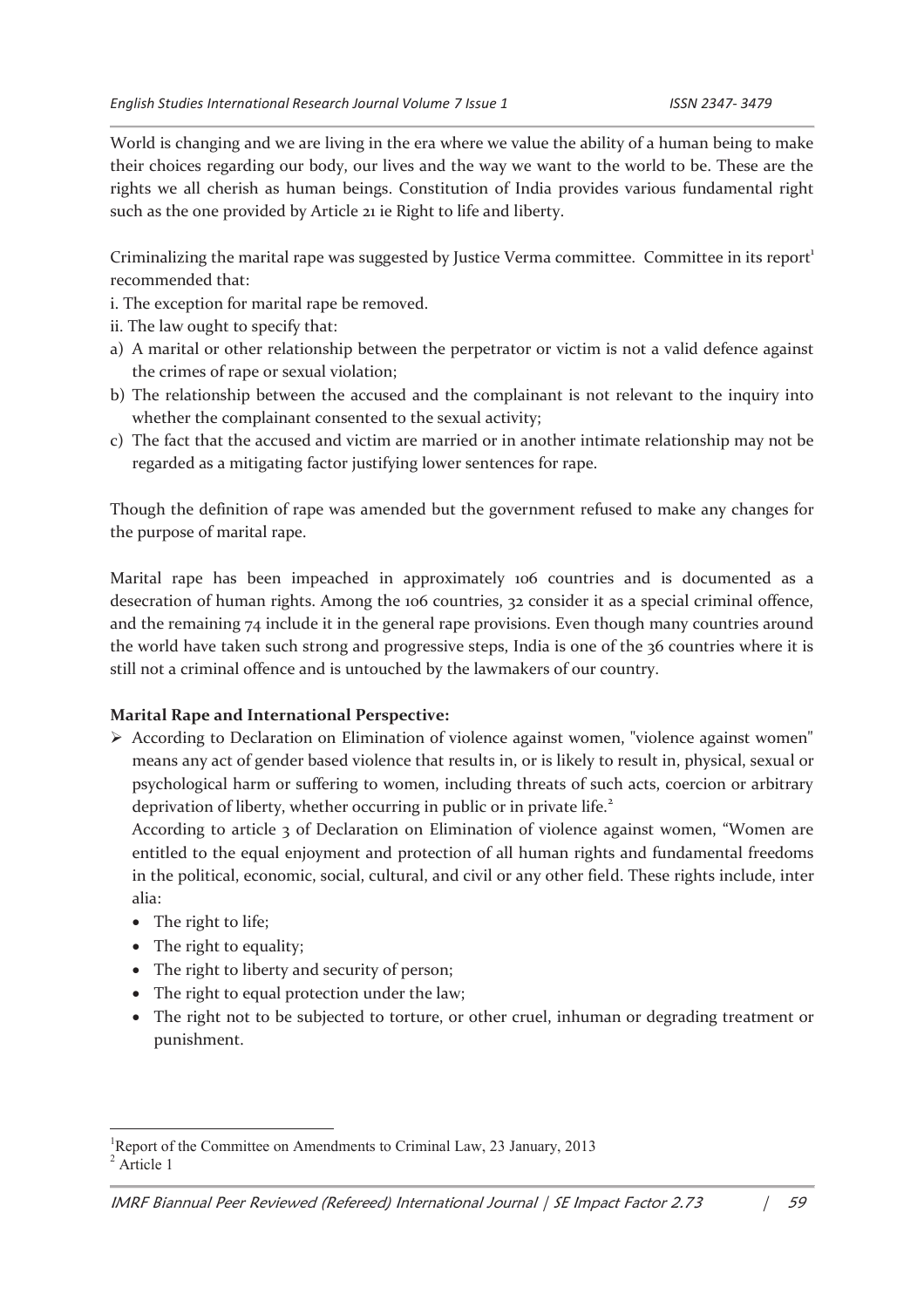ÿ Doctrine of marital rape, for the first time, was discussed in the Appellate Court of England in the *R v Clarence<sup>3</sup>case*. Though the defendant was not charged with rape, the case became a precedent for a wife to protect herself from non-consensual sex.

Finally, in the case of  $R$ .  $v R<sup>4</sup>$ , it was stated that the marital rape exemption was illogical and it was held that "the fiction of implied consent had no useful purpose to serve today in the law of rape". Consequently, R's appeal was dismissed and he was convicted for committing rape. That was the beginning of criminalization of marital rape in the English laws.

- European Commission of Human Rights in *C.R. v U.K .*<sup>5</sup>, endorsed to the conclusion that rapist remain rapist regardless of his relationship with the victim. It acknowledged that this change in common law was in accordance with the fundamental objectives of the Convention on Human Rights.
- $\triangleright$  Canada, South Africa, and Australia have also changed their law regarding the marital rape. The concept of immunity for husband in case of marital rape goes beyond all understanding of principle of dignity, justice and equal protection of law for all citizens regardless of the gender, class or racial difference.
- ÿ According to **The Protection of Human Rights Act, 1993:**"human rights" means the rights relating to life, liberty, equality and dignity of the individual guaranteed by the Constitution or embodied in the International Covenants and enforceable by courts in India.

**Rape Laws: Position in India:** Section 375 of the Indian Penal Code, defines Rape and section 376 provides punishment for the offence of Rape. But the Act has failed to protect the married women who are subjected to rape by their own husband.

Rape as defined under section 375 of IPC talks about sexual intercourse with a woman against her will (firstly) and without her consent (secondly). It doesn't seem fair to make any exception to the very definition of the rape in generic terms which is the carnal knowledge of a woman by men against her will and without her consent.

Every act done "against the will" of a woman, is automatically said to be done "without her consent" but an act done "without the consent" of a woman is not necessarily "against her will".<sup>6</sup> The Supreme Court has explained that the expression "against her will" imports that the act of intercourse is done by a man with a woman in spite of the resistance and opposition of the woman to the doing of it.<sup>7</sup>

According to exception 2 of Section 375 of Indian Penal Code *'*Sexual intercourse or sexual act by a man with his own wife the wife not being under 15 years of age is not rape.'

The exception to Section 375 states that non-consensual sexual intercourse by a man with his own wife, if she is over fifteen years, does not amount to rape. It thus keeps outside the ambit of rape a coercive and non-consensual sexual intercourse by a husband with his wife above fifteen years of

<sup>&</sup>lt;sup>3</sup>(1889) 22 Q.B.D 23

 $4(1992)$  A.C.599, House of Lords

<sup>5</sup> C.R. v UK A/355-C, IHRL 2595 (ECHR 1995)

 ${}^{6}$ R. v. Fletcher, (1859) 8 Cox. 131.

<sup>7</sup> State of Uttar Pradesh v. Chhotey Lal, (2011) 2 S.C.C. 550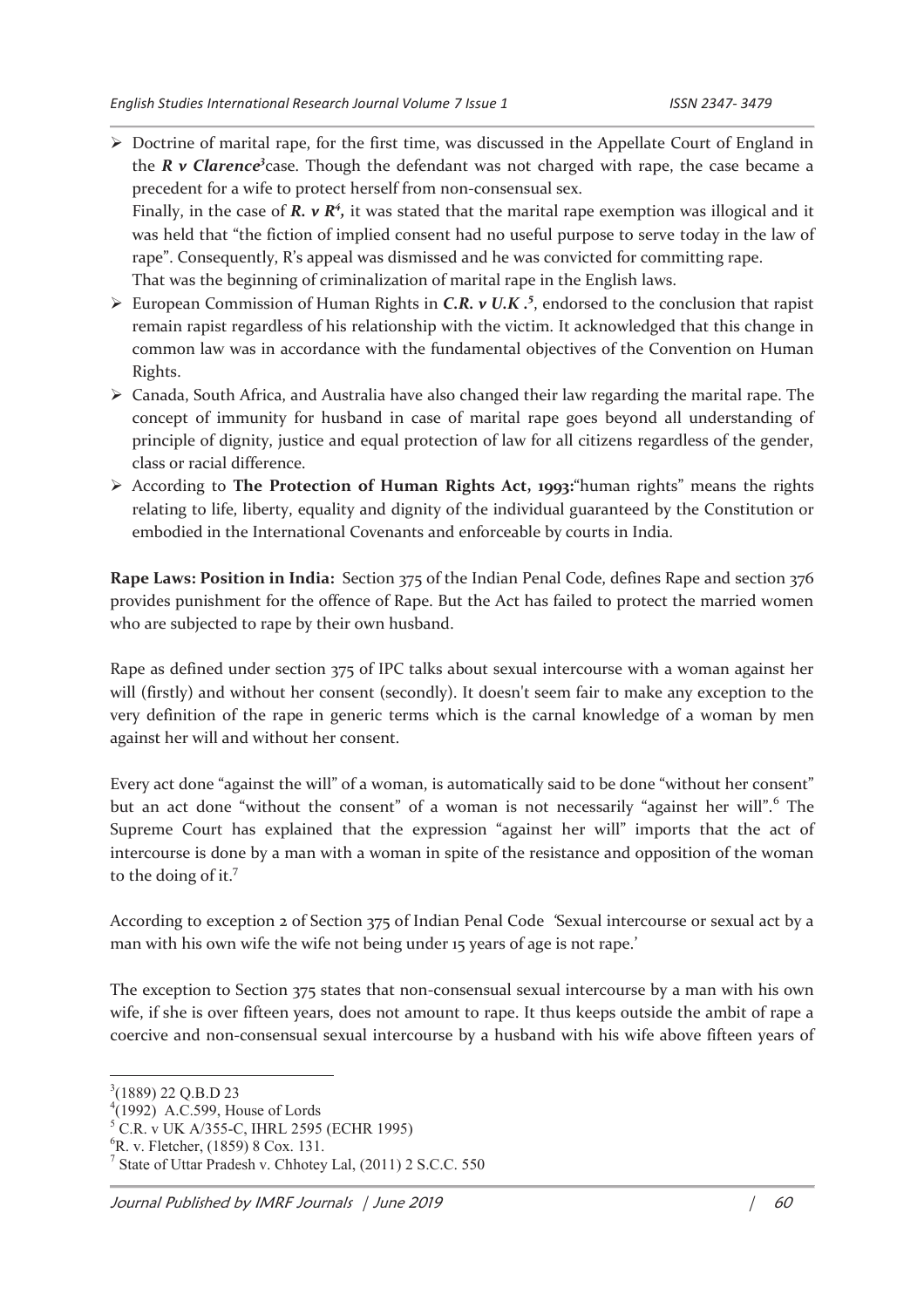age and thereby allows a husband to exercise with impunity, his marital right of nonconsensual or undesired intercourse with his wife.

**Constitutional Validity of section 375 of Indian Penal Code: According to article 14 of Indian Constitution** "State shall not deny to any person 'equality before law' or 'equal protection of laws within the territory of India".

Right to equality is not only the fundamental right but it is also a basic feature of the Constitution and is a fundamental postulate of republicanism.<sup>8</sup> It is a right that has been conferred and protected by several International covenants<sup>9</sup> and finds place in almost all written Constitution that guarantee fundamental rights.<sup>10</sup>

Right to equality not only means the right to be not discriminated but also the protection against arbitrary and irrational act of the State.<sup>11</sup> Arbitrary action is described as one that is irrational and unreasonable.<sup>12</sup> Wherever we find arbitrariness and unreasonableness, there is denial of rule of law. Section 375 of IPC is violative of the right to equality guaranteed under Art. 14 of the Constitution on the following grounds:

- · Section 375 of IPC provides irrational classification made between rape within marriage and rape outside marriage and there is no intelligible differentia for such classification.
- · The differentia which is the basis of the classification and the object of the Act are distinct and what is necessary is that there must be nexus between them. The aim of section 375 of IPC is the protection of women from the act of sexual intercourse done by a man onto her without the woman's consent but this law has failed to prevent the act of marital rape.
- · The classification of the class of the woman, on the basis of their status of being married or unmarried and on the basis of her age<sup>13</sup> will not serve the objective of Section  $375$  IPC.

So, the section 375 of IPC plainly fails to meet the test of reasonable classification which is unjust, illegal and unconstitutional and completely violative of article 14 of the Constitution of India.

In the case of *Sri Meenakshi Mills Ltd Madurai v A.V. Vishwanath Shastri<sup>14</sup>*, the SC observed that article 14 guarantees to all person the equal protection of law while the Exception 2 of 375 IPC denies the same protection of law on the basis of marriage.

<sup>8</sup> Indira Nehru Gandhi v. Raj Narain, 1975AIR 865 S.C.

<sup>&</sup>lt;sup>9</sup> Art. 7 of UDHR provides that "All are equal before the law and are entitled without any discrimination to equal protection of the law."

Art. 26 of ICCPR provides that "All persons are equal before law and are without any discrimination to equal protection of the law."

<sup>&</sup>lt;sup>10</sup> Irish Constitution 1937; West German Constitution 1949; Constitution of Malayasia, art 8(1); Constitution of Singapore, art 12(1); Constitution of Trinidad and Tobago, art 4(b); Cook Islands, art 64(a); Constitution of W Samoa, art 15(1); Constitution of Cyprus 1960, art 28; Japanese Constitution 1946, art 14; Constitution of Islamic Republic of Afghanistan, art 22; Constitution of Bhutan, art 7(15);Constitution of South Africa, art 9; Constitution of Sri Lanka, art 12; Constitution of Switzerland, art 8 and 9.

<sup>&</sup>lt;sup>11</sup>Pradeep Kumar Biswas v. Indian Institute of Chemical Biology, (2002) 5 S.C.C. 111.

<sup>&</sup>lt;sup>12</sup>Om Kumar v. Union of India, A.I.R. 2001 2 SCC. 386.

<sup>&</sup>lt;sup>13</sup>Exception 2 of Section 375 of Indian Penal Code

 $14$ 1955 (1) SCR 787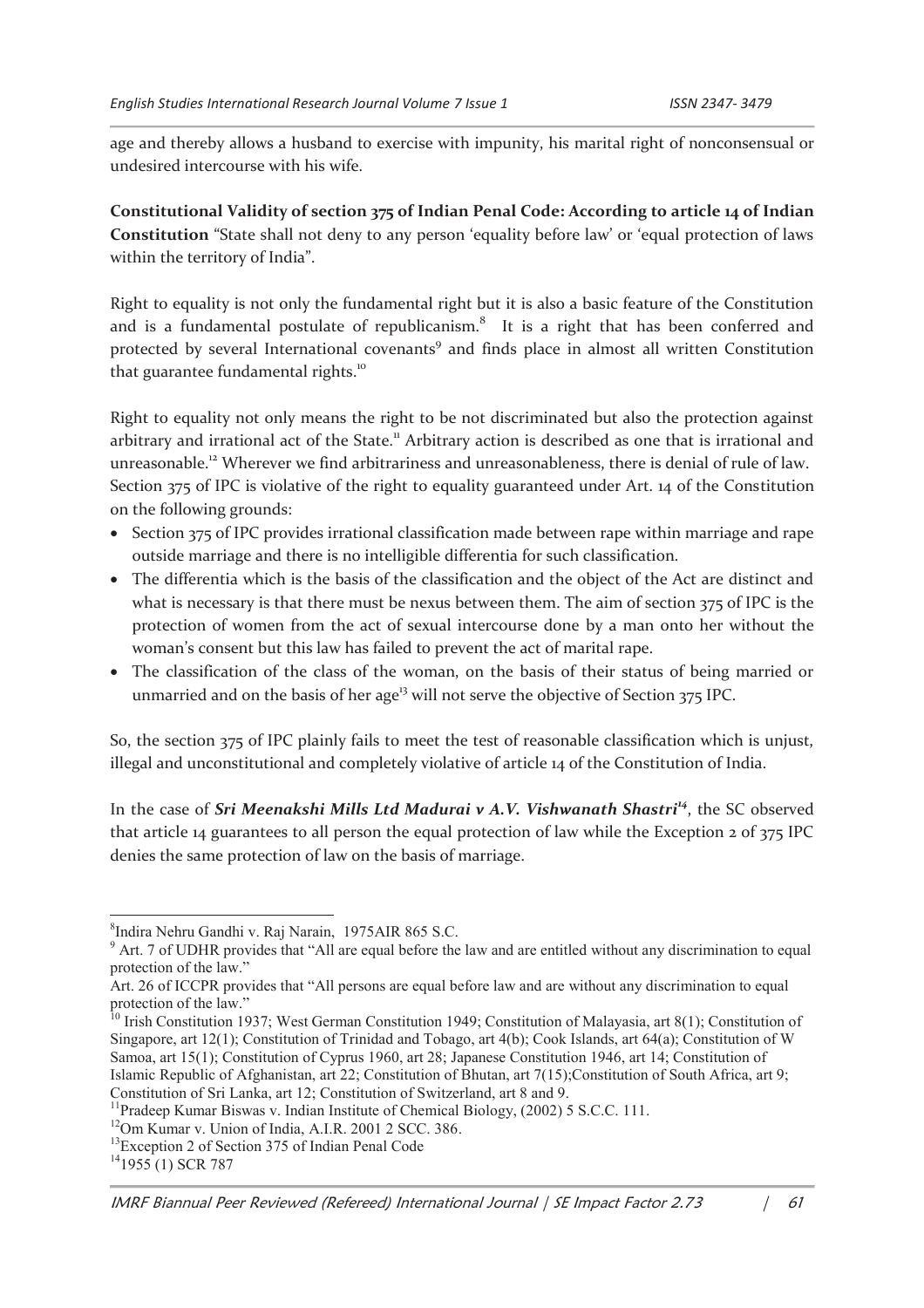According to article 21 of Indian Constitution "No person shall be deprived of his life or personal liberty except according to procedure established by law".<sup>15</sup> The term "Life" envisaged by the Court is something more and different from mere animal existence<sup>16</sup>.

Prior to the Meneka Gandhi's decision, Article 21 guaranteed the right to life and personal liberty only against the arbitrary action of the Executive and not from the Legislative action . The State could interfere with the liberty of citizen if it could support its action by a valid law.

But after the Meneka Gandhi's Case Art. 21 now protect the right of life and personal liberty of citizen not only from the executive action but from the legislative action also. In Meneka Gandhi's<sup>17</sup> case Supreme Court held that "the procedure which is established must satisfy the requirement of NATURAL JUSTICE ie it must be just fair and reasonable".

It was also held that "right to life includes within its ambit the right to live with human dignity", and this is also evident from numerous case laws that Supreme Court has expended the scope of article 21 by this liberal interpretation. Supreme Court has inserted as well as continuously inserting various rights under the umbrella of article 21 of Indian Constitution.

Rape is a crime against basic human rights and is also violative of the victim's most cherished of the fundamental rights, namely, the right to life with human dignity contained in Article  $21^{18}$  and punishable as well. It is obligatory on the part of State to protect right to life of person for it being a human right<sup>19</sup>. "It has to be borne in mind that an offence of rape is basically an assault on the human rights of a victim. It is an attack on her individuality<sup>20</sup>.

By decriminalizing marital rape, the right to privacy and right to bodily integrity of a woman is infringed which cannot be compromised by taking marriage as its defence. An individual's right not to be raped cannot be held hostage to an imposed conception of marriage. Sexual violence, apart from being a dehumanizing act, is an unlawful intrusion on the right of privacy and sanctity of a female. Forcible sexual intercourse with a woman even by her husband should be treated as a crime as it violates her right to live with dignity which is a part of her "Right to Life and Personal Liberty" guaranteed under Article 21 of the Constitution. "*Marital rape goes against her right to sexual privacy and right to bodily self-determination*".

Sexual intercourse, which is considered to be an integral part of a marriage, should not transform into an excuse for committing a heinous crime of rape onto any woman. Consent or willingness of the wife must not be compromised just for the sake of safeguarding the institution of marriage. Marriage is a scared ceremony where husband takes vows to keep his wife safe and sound. Though sexual intercourse is the core of marriage but it should be consensual.

<sup>&</sup>lt;sup>15</sup> Article 21 of Indian Constitution

<sup>16</sup> Munn v. State of Illinois**,** 94 U.S. 113 (1876)

<sup>&</sup>lt;sup>17</sup> Meneka Gandhi v Union of India AIR 1978 SC 597

<sup>&</sup>lt;sup>18</sup> The Chairman, Railway Board v. Chandrima Das, A.I.R. 2000 S.C. 988

<sup>&</sup>lt;sup>19</sup>Justice K.S. Puttaswamy (Retd.) and Anr. v. Union of India And Ors., (2017) 10 S.C.C. 1

<sup>&</sup>lt;sup>20</sup>Prahlad v. State of Haryana,  $(2015)$  8 S.C.C. 688.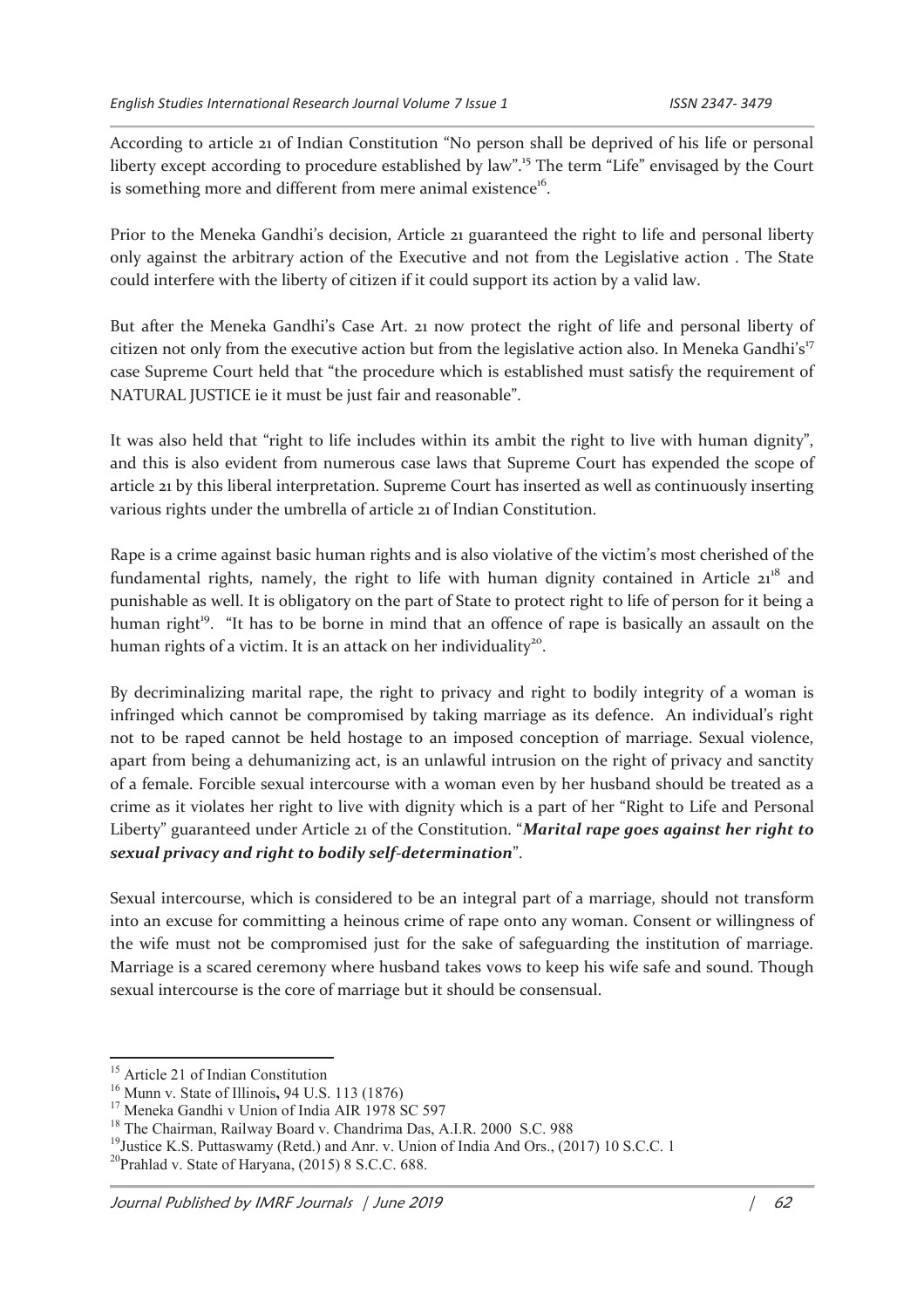rights, namely, the right to life enshrined in Article21 of the Constitution.'

In *State of Maharashtra v Madhukar Narain*<sup>21</sup> Supreme Court held that, a woman even of so called easy virtue ( prostitute) was entitled to protect herself against unwilling sexual assault. This right is covered under article 21 of Indian Constitution and has extended under right to privacy. In *Bodhisattwa Gautam v. Subhra Chakraborty*<sup>22</sup>, the Hon'ble Supreme Court said that 'rape is a crime against basic human rights and a violation ofthe victim's most cherished of fundamental

It is stated that "rape" or an attempt to rape is a crime not against an individual but a crime which destroys the basic equilibrium of the social atmosphere. "Rape" not only lowers the dignity of a woman but also lowers her reputation. The plight of the woman and shock suffered by the victim can be well visualized. The victim of rape grows with traumatic experience and an unforgettable shame haunted by the memory of the disaster forcing her to a state of terrifying melancholia.<sup>23</sup>

In *Vishaka v State of Rajasthan<sup>24</sup>*Supreme Courtissued guidelines for sexual harassment of women at workplace.

In *Sakshi v Union of India<sup>25</sup>*Supreme Courtrefused to issue any guidelines regarding the various types of sexual act other than peno-vaginal penetration to be characterized as rape. This was eventually amended by the legislators after the shocking Nirbhaya case.<sup>26</sup>

In *Shyam Narain v State (NCT of Delhi*) <sup>27</sup>, Supreme Court held that, "Since rape is an assault on individuality and inherent dignity of a woman and a crime against whole body of a woman and the soul of the society.

In **State of Haryana v Janak Singh**<sup>28</sup>, Supreme Court held that the offence of rape violates dignity of woman and reduces her confidence, hence it violates her right to life as given in article 21 of Indian Constitution.

In *Nimesh Bhai Bharat Bhai Desai v State of Gujarat<sup>29</sup>*, Gujarat HC made following observation, *"a woman in this country can protect her right to life and liberty, but not her body, within her marriage. If the husband lays an assault on her wife, then that would constitute an offence under the IPC. If the very same husband lays an assault and forces his wife to have sexual intercourse, he would be liable for assault but not for an offence of rape only because there is a valid marriage between the two."* And hence there is no reason why a marital rape be treated any differently than rape."

**Conclusion:**Marital rape is not a husband's privilege, but rather a violent act and an injustice that must be criminalized. Rape is a monstrous burial of the dignity of any woman, whether married or

<sup>&</sup>lt;sup>21</sup>AIR 1991 SC 207

<sup>22</sup> (1996)1 SCC 490

<sup>&</sup>lt;sup>23</sup> State of Andhra Pradesh v. Bodem Sundara Rao, (1995) 6 SCC 230

 $24(1997)$  6 SCC 241

<sup>&</sup>lt;sup>25</sup> AIR 2004 SC 3566

<sup>&</sup>lt;sup>26</sup> Mukesh & Anr vs State for NCT of Delhi & Ors (2013) 2 SCC 587

<sup>27</sup> 2013 (7) SCC 77

 $28$  (2013) 9 SCC 431

<sup>&</sup>lt;sup>29</sup> 2018 SCC Guj 732

IMRF Biannual Peer Reviewed (Refereed) International Journal | SE Impact Factor 2.73  $\qquad$   $\qquad$  63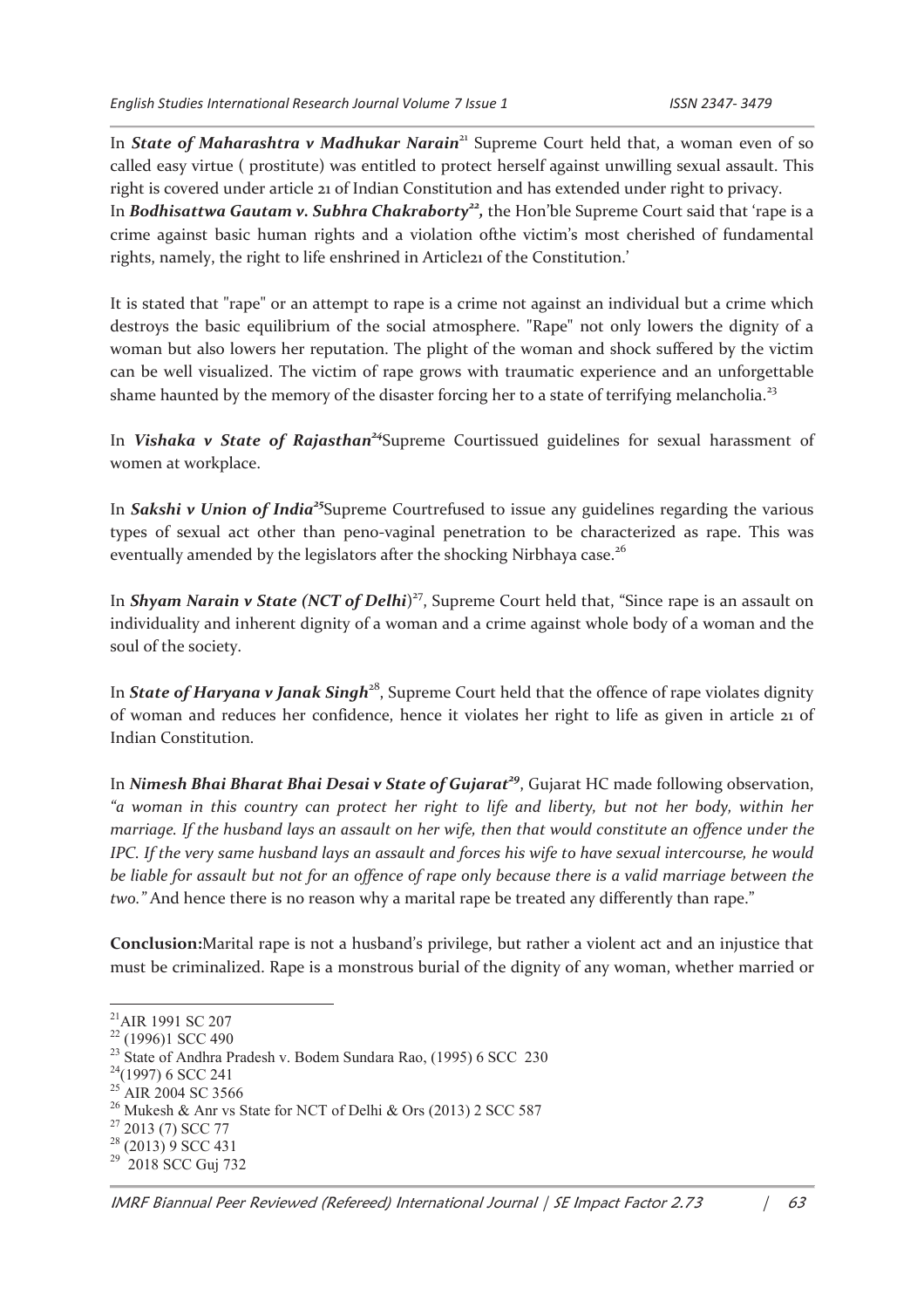not. It is a crime against basic human rights and a violation of the victim's most cherished of fundamental rights, namely, the right to life enshrined in article 21 of the Constitution.' Yet the current law negates this very pronouncement by not recognizingmarital rape, thus, directly violating the Right to life with dignity under Article 21.Though a husband's violent and nonconsensual act of intercourse may entitle a wife to bring action for criminal assault, the incorporation of the principal of liability for marital rape in our penal laws is not present. This prima facie violates Article 14 and 21 of the Indian Constitution. Cases of marital rape is not just about the practice of conjugal right but about the humiliation faced by the women with the hand of an abusive husband.

Women suffer various act of humiliation, assault, torture and sexual act without consent which would be rape if done with any other woman but she suffers the same act which depletes her selfworth. No legal remedies are available to her. She is denied justice just by the virtue of marital relationship, which is clear denial of her right to live with human dignity. Unfortunately Supreme Court has totally expressed their helplessness to extend the very natural and obvious protection of law in cases of marital rape.

Criminalizing marital rape is not asking for a 'special provision' for married women. There cannot be 'good rape' and 'bad rape'; there cannot be gradations based on the relationship between the victim and the perpetrator.

Thus, for the interest of justice & equity in good concise, the marital rape should be declared a criminal offence and protection of law provided to husbands under Section 375 Exception 2 of IPC be declared as unconstitutional.

#### **References:**

- 1. Report of the Committee on Amendments to Criminal Law, 23 January, 2013
- 2. Article 1
- 3. (1889) 22 Q.B.D 23
- 4. (1992) A.C.599, House of Lords
- 5. C.R. v UK A/355-C, IHRL 2595 (ECHR 1995)
- 6. R. v. Fletcher, (1859) 8 Cox. 131.
- 7. State of Uttar Pradesh v. Chhotey Lal, (2011) 2 S.C.C. 550
- 8. Indira Nehru Gandhi v. Raj Narain, 1975 AIR 865 S.C.
- 9. Art. 7 of UDHR provides that "All are equal before the law and are entitled without any discrimination to equal protection of the law."
- 10. Art. 26 of ICCPR provides that "All persons are equal before law and are without any discrimination to equal protection of the law."
- 11. Irish Constitution 1937; West German Constitution 1949; Constitution of Malayasia, art 8(1); Constitution of Singapore, art  $12(1)$ ; Constitution of Trinidad and Tobago, art  $4(b)$ ; Cook Islands, art  $64(a)$ ; Constitution of W Samoa, art 15(1); Constitution of Cyprus 1960, art 28; Japanese Constitution 1946, art 14; Constitution of Islamic Republic of Afghanistan, art 22; Constitution of Bhutan, art  $7(15)$ ;Constitution of South Africa, art 9; Constitution of Sri Lanka, art 12; Constitution of Switzerland, art 8 and 9.